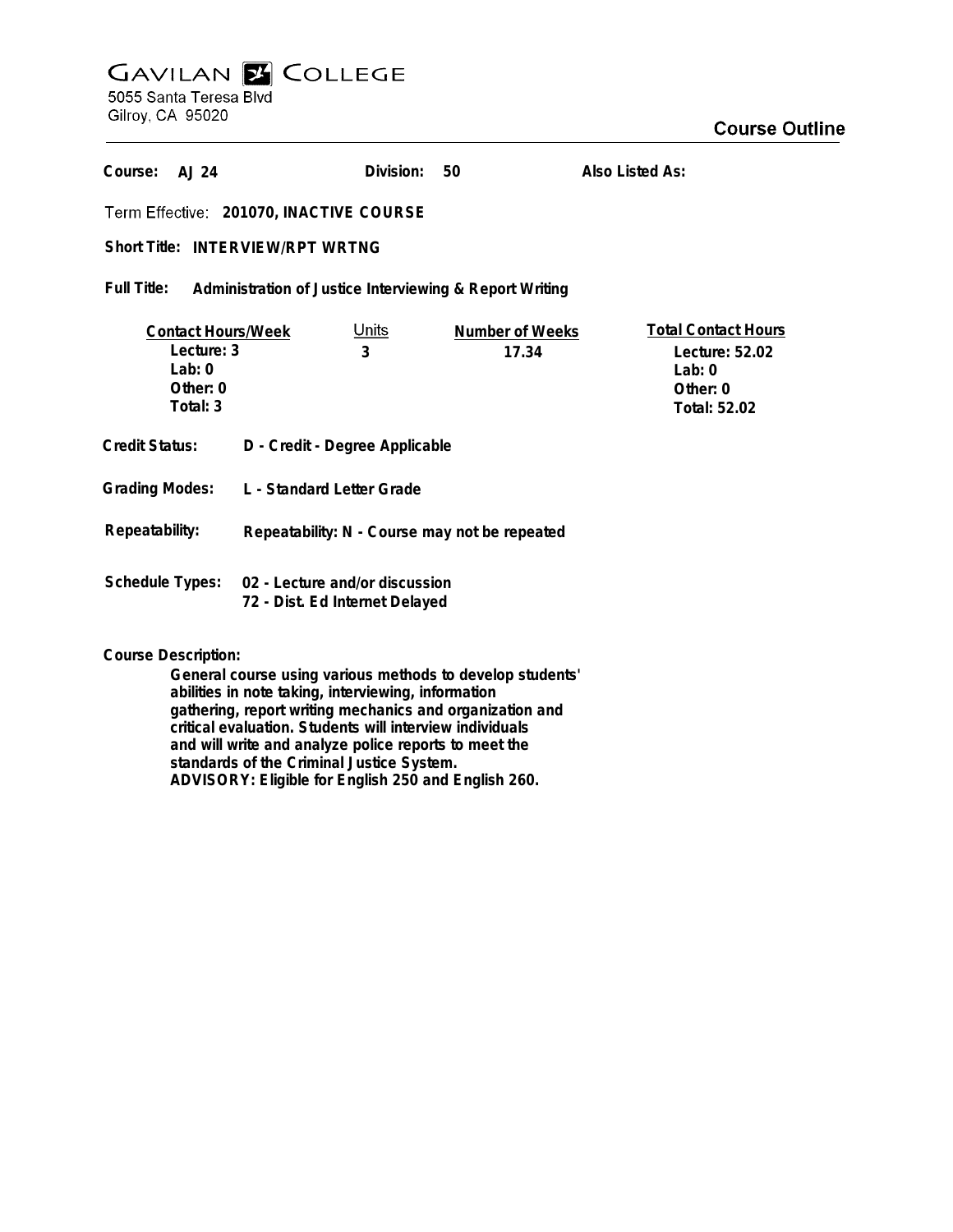**ARTICULATION and CERTIFICATE INFORMATION Associate Degree: CSU GE: IGETC: CSU TRANSFER: Transferable CSU, effective 200550 UC TRANSFER: Not Transferable PREREQUISITES: COREQUISITES: STUDENT LEARNING OUTCOMES: 1. Students will develop their ability to write field notes in the appropriate format, and be able to recognize the uses of field notes and the elements that make field notes useful. ILO: 4, 1, 6, 7 Measure: video-viewing activities, class discussion, exams 2. Students will develop interviewing skills, formulate and analyze information needs and methods of accumulating that information. ILO: 4, 1, 2 Measure: simulated situations, panel discussions, group written reports 3. Students will analyze the mechanics of written reports, distinguish between various types of reports, and recognize characteristics of a good report. ILO: 2, 1, 4 Measure: written reports, practical applications, group reports**

**4. Students will acquire writing skills for report preparation according to the form and structural requirements of law enforcement. ILO: 2, 4, 7**

**Measure: written reports, practical applications, group reports**

**TOPICS AND SCOPE:**

**Inactive Course: 05/10/2010 Curriculum Approval Date: 02/28/2005**

**WEEK 1 3 HOURS**

**Content: Introduction and orientation to the course, report form examinations.**

**Performance Objectives: Students will understand what is required from them for this class, understand the elements of a good law enforcement report, understand operational uses of law enforcement reports, administrative uses of reports, the need for sketches, diagrams and photos.**

**Out-of-class assignments: chapter exam , purchase templates, notebook, evidence collection assignment (for law enforcement, for security, for**

**probation and parole)** 3 HOURS

**Content: Report form review and interviewing techniques.**

**Performance Objectives: Students will learn basic interviewing techniques: non-language factors (paralanguage and kinetics of body language) in conducting an interview, language factors in conducting an interview, limitations during an interview.**

**Out-of-class assignments: analysis of simulated police situations, analysis of sample interviews.**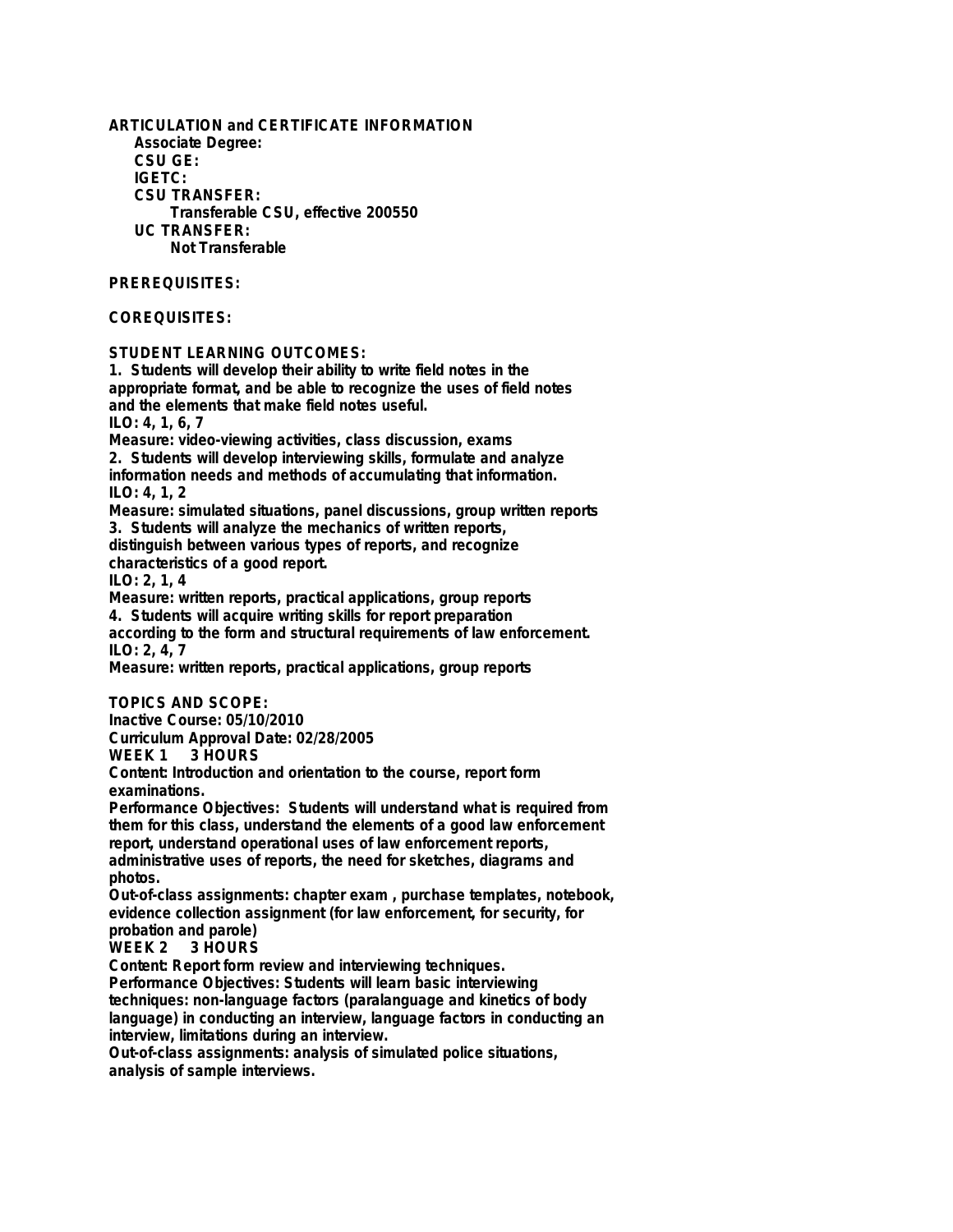**WEEK 3 3 HOURS Content: Interviewing techniques. Performance Objectives: Students will gain practice with interviewing techniques. Students will identify systematic steps that an officer should take in preparing and conducting interviews. Out-of-class assignments: Analysis of video clip interviews, simulated situations.** 3 HOURS **Content: Face sheet construction Performance Objectives: Introduction of UCR crime definitions, methods of gathering information, proper format for names, writing a synopsis. Out-of-class assignments: Worksheet, chapter exam, synopsis writing exercise. 3 HOURS Content: Practical application Performance Objectives: The student will identify uses of police reports: record facts into a permanent record, provide coordination of follow-up activities and investigate leads, provide basis for prosecution and uses by defense, provide a source for officer evaluation, provide statistical data, provide reference material. Out-of-class assignments: Worksheet, chapter exam, analysis of sample reports.** 3 HOURS **Content: Basic writing techniques - sentence and paragraph structure Performance Objectives: The student will be able to write a lead sentence, a closing sentence, develop sequential sentences, and outline a paragraph. Out-of-class assignments: Worksheet covering sentence structure and placement, analysis of sample sentences and paragraphs.** 3 HOURS **Content: Report writing video and narrative construction (time tracking and sentence construction) Performance Objectives: The student will identify essential characteristics of a good report: accuracy, conciseness, completeness, and clarity. Out-of-class assignments: Worksheet, chapter exam, analysis of sample report, group rewrite of a sample report.** 3 HOURS **Content: Report content Performance Objectives: The student will identify questions that should be answered by a complete report: who, what, when, where, why, and how. Out-of-class assignments: Worksheet, chapter exam, group work on video simulation. 3 HOURS Content: Mechanics of report writing Performance Objectives: The student will know the basic mechanics of report writing: active vs passive voice, inappropriate words for police report such as slang or jargon (except when quoted), third person vs first person sentence construction, proper spelling of job-related words. Out-of-class assignments: Worksheet with faulty sentence structure, chapter exam, continue work on group project. WEEK 10 3 HOURS Content: Chronological organization Performance Objectives: Given a series of events, the student will**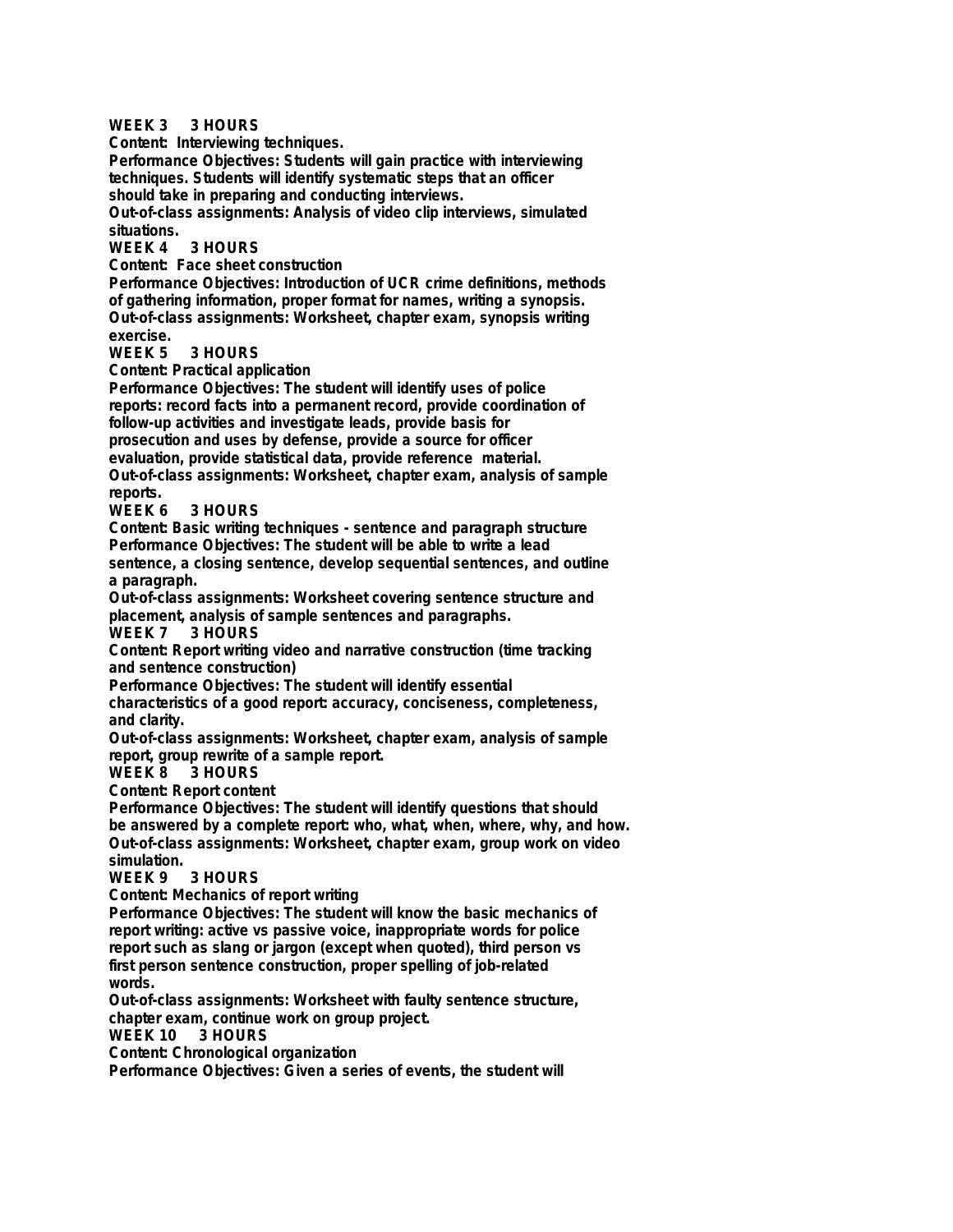**place them in chronological order. Student will understand the use of military time and the importance of organizing events in chronological order.**

**Out-of-class assignments: Worksheet, chapter exam, finish group project.**

**WEEK 11 3 HOURS**

**Content: Field notes**

**Performance Objectives: The student will identify the following types of information that should be entered into field notes: suspects, victims, witnesses, dates and times of occurrence, exact location of occurrence and persons involved, other important information such as case number, chain of evidence, assisting officer's activity. Out-of-class assignments: Worksheet, chapter exam, field notes for a**

**simulated police situation. WEEK 12** 

**Content: Report review and panel discussion (police, DA, attorney) Performance Objectives: The student will understand that written reports will be used for different purposes by different agencies. Out-of-class assignments: Peer review, editing and evaluation of written reports using small groups, chapter exam.**

**WEEK 13 3 HOURS**

**Content: Individual written report, organization of the material. Performance Objectives: The student will organize material with the use of headings and subheadings, recognize meaningless or repetitive material. Given simulated police situations, the student will organize and write the facts in an appropriate report format.**

**Out-of-class assignments: Worksheet, chapter exam, first draft of a written report for a simulated police situation.**

**WEEK 14** 

**Content: Examination of bias in report writing**

**Performance Objectives: The student will understand and avoid language that negatively describes race, gender, disability, or socio-economic classes, and will be aware of constantly-changing labels and descriptions.**

**Out-of-class assignments: worksheet identifying biased language and substituting more appropriate terms, group analysis of sample police reports, peer reviews of first drafts.**

3 HOURS

**Content: Report review and class group discussion**

**Performance Objectives: The student will practice the basic mechanics of report writing, and will understand how to break an incident into reportable elements.**

**Out-of-class assignments: Chapter exam, final draft of a written report for the simulated police situation.**

**WEEK 16 3 HOURS**

**Content: Organization of the report**

**Performance Objectives: Given simulated police situations, the student will organize or write the facts in an appropriate report format. This will be accomplished by gathering relevant information by conducting a preliminary investigation, organizing the necessary facts in a chronological order, relating the facts in appropriate sentence form**

**using grammatically and structurally correct sentences, utilizing the principles of report writing mechanics.**

**Out-of-class assignments: Worksheet, simulated police situations, group writing assignment, composite case report.**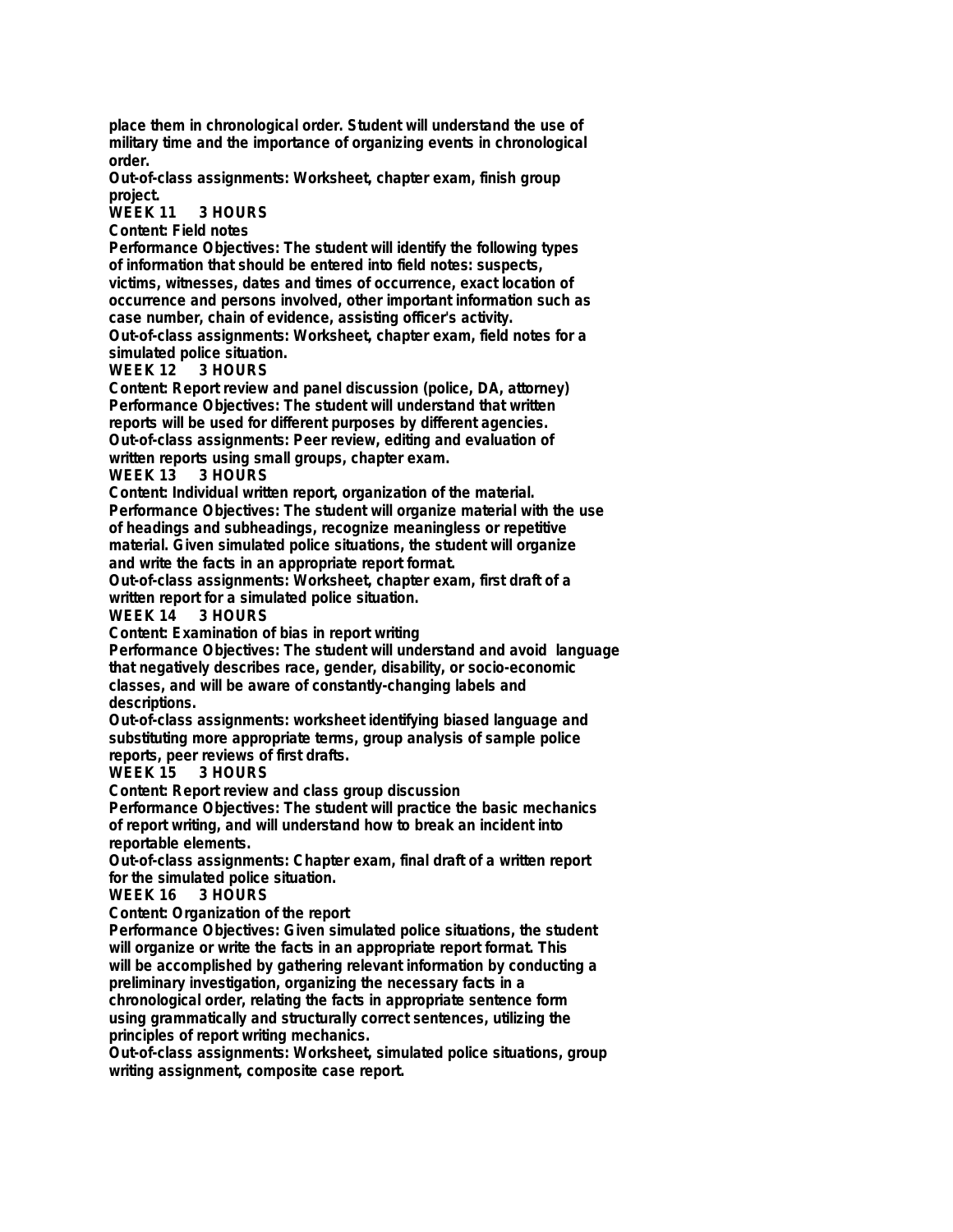**WEEK 17 3 HOURS Content: Examination of ethical issues Performance Objectives: The student will recognize ethical issues which may arise in team assignments and other contexts. Out-of-class assignments: Group activity and preparation for final exam. WEEK 18 2 HOURS Content: Final Exam. ASSIGNMENTS: Included in content section.**

**METHODS OF INSTRUCTION:**

**Lecture, video tape presentations, simulated situations, panel or bulletin board discussions, group written investigative reports, practical applications, objective tests. METHODS OF EVALUATION: The types of writing assignments required: Written homework Reading reports Other: Group written consensus reports The problem-solving assignments required: None The types of skill demonstrations required: None The types of objective examinations used in the course: Multiple choice True/false Completion Other category: None The basis for assigning students grades in the course: Writing assignments: Problem-solving demonstrations: 0% - 0%** Skill demonstrations: 0% - 0%<br>Objective examinations: 40% - 60% **Objective examinations: 40% - 60% Other methods of evaluation:** 

## **REPRESENTATIVE TEXTBOOKS:**

**Brown, Jerrold G. and Clarice R Cox, "Report Writing for Criminal Justice Professionals", 2nd Ed, or other appropriate college level text.**

**Reading level of text: grade 14. Verified by: Dana Young**

**SUPPLEMENTAL DATA: Basic Skills: N Classification: I Noncredit Category: Y Cooperative Education: Program Status: 1 Program Applicable Special Class Status: N CAN: CAN Sequence: CSU Crosswalk Course Department: AJ CSU Crosswalk Course Number: 24**